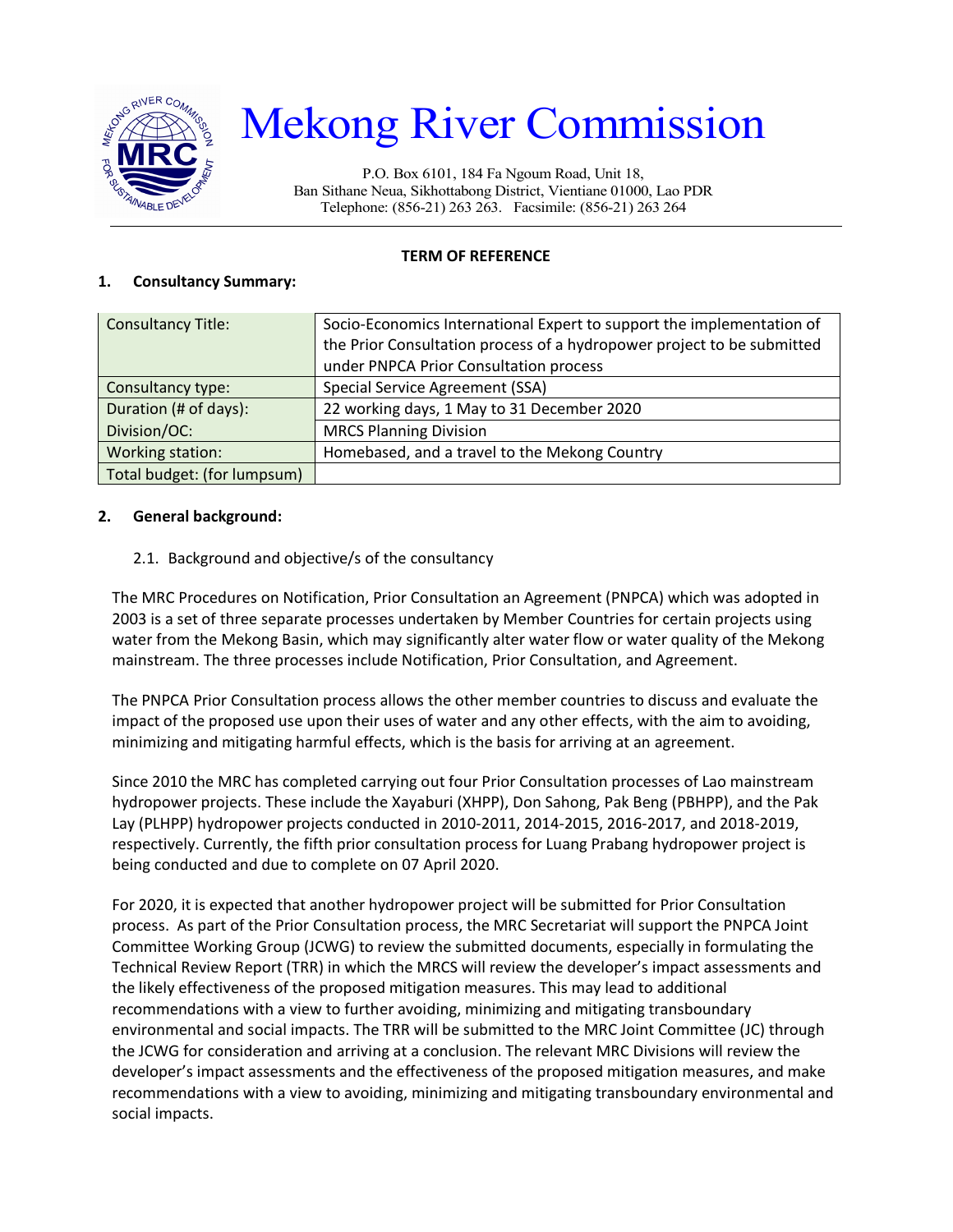Based on previous experience, the MRC Secretariat is expected to provide support to the Member Countries in conducting the technical review of the submitted HPP, and facilitate the PC process. Therefore, the MRCS will need to utilize the MRCS experts as well as commission a team of international and national experts to support this.

The objectives of this consultancy is to review and assess to the extent possible the likely transboundary socio-economic impacts of the hydropower project and identify mitigation measures, and to provide other support related to socio-economic issues to be identified and agreed based on consultation between the MRCS and the consultant.

## 2.2. Expected final product

The Socio-Economics International Expert will produce a final technical report on the assessment of the proposed Hydropower Project related to socio-economic issues.

## **3. Required deliverables, timelines and responsibilities**

3.1. Deliverables and concrete timelines:

| No.                       | <b>Deliverables</b>                                                                                                                                                                                                               | <b>Number days</b> | Target date <sup>1</sup> |
|---------------------------|-----------------------------------------------------------------------------------------------------------------------------------------------------------------------------------------------------------------------------------|--------------------|--------------------------|
| 1                         | 1 <sup>st</sup> draft technical report on the assessment on<br>socio-economic issues of the Submitted<br>Hydropower Project, including<br>compliance/alignment assessment of the<br>submitted report with the PDG and its revised | 6 days             | June - July 2020         |
| 2                         | Join site visit and a PNPCA Joint Committee<br>Working Group (JCWG)                                                                                                                                                               | 5 days             | August 2020              |
| 3                         | 2 <sup>nd</sup> draft technical report on the assessment on<br>socio-economic issues of the Submitted<br>Hydropower Project                                                                                                       | 3 days             | August 2020              |
|                           | Final draft technical report the assessment on<br>socio-economic issues of the Submitted<br>Hydropower Project including an Executive<br>Summary                                                                                  | 2 days             | October 2020             |
| 5                         | Final technical report                                                                                                                                                                                                            | 1 day              | November 2020            |
| 6                         | Other ad hoc support on technical review and<br>recommendation related to the PBHPP, PLHPP,<br>LPHPP and other related issues.                                                                                                    | 5 days             | $May - Dec. 20$          |
| <b>Total Working Days</b> |                                                                                                                                                                                                                                   | 22 Days            |                          |

## 3.2. Required tasks and responsibilities:

The Socio-Economics International Expert will be responsible to fulfill the following tasks:

- To check compliance/alignment of the submitted project with the updated version of the PDG<sup>[2](#page-1-1)</sup>
- Provide assistance and advice to the PNPCA Task Group (TG) to elaborate the MRC Prior Consultation Review Report in relation to the submitted Hydropower Project documents including transboundary social impact assessment and cumulative impact assessment, social impact assessment, and other associated documents;

<span id="page-1-0"></span> $1$  This proposed target date is only indicative. They can be adjusted.

<span id="page-1-1"></span> $2$  Currently, the revised PDG (DG) is being discussed and finalized.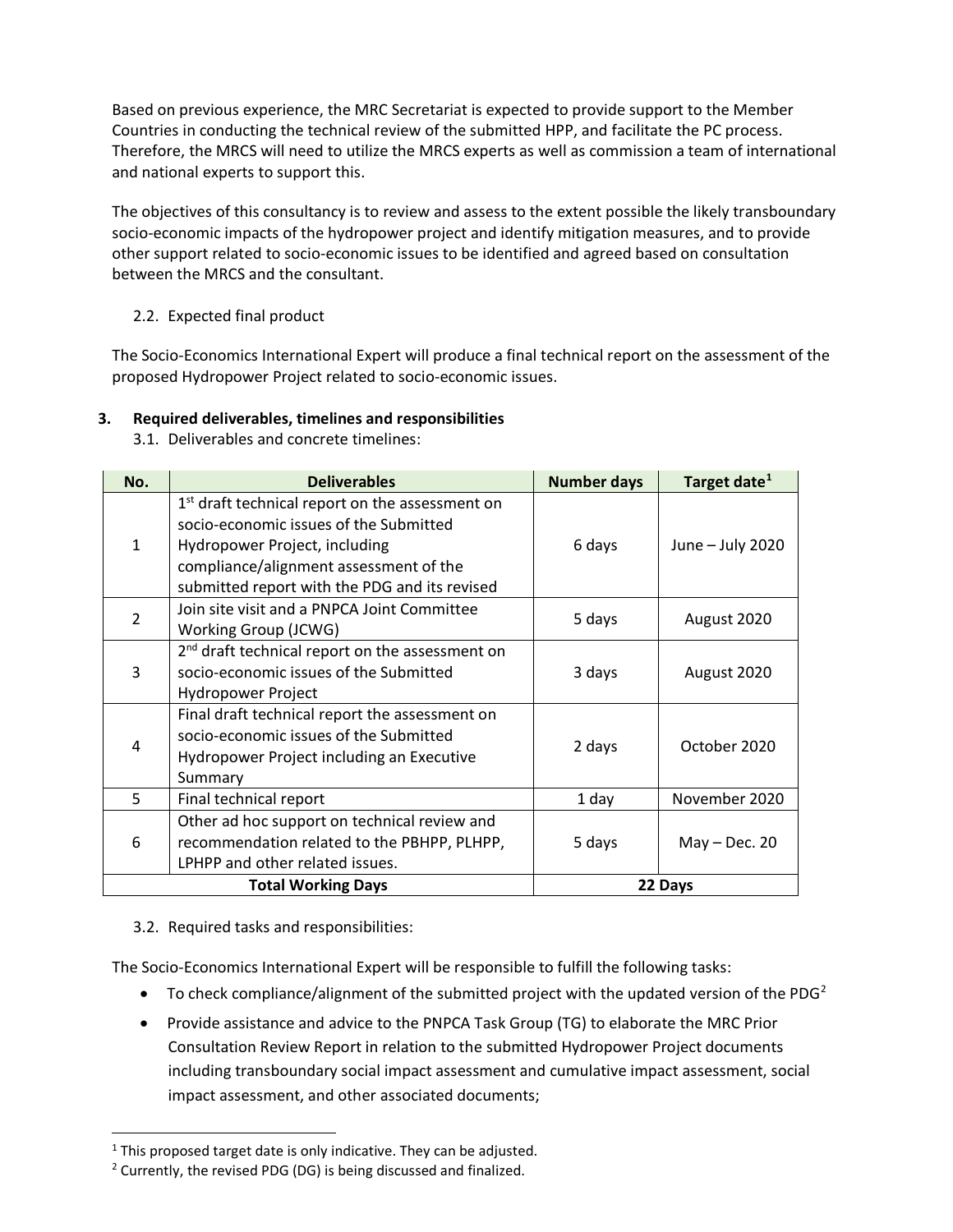- Screen the submitted documents in relation to the socio-economic impacts assessment methodology and the corresponding results;
- Analyze possible additional transboundary social, economic and food security impacts caused by the Hydropower Project;
- Advise on the adequacy of transboundary mitigation measures and additional measures required on residual transboundary impacts;
- Examine the possibility for a transboundary socio-economic impact monitoring programme of hydropower projects;
- Deliver a technical review report regarding socio-economic impacts and mitigation measures in relation to the Dam Project;
- Cooperate closely with other experts to assess possible transboundary socio-economic impacts;
- Provide a report on the tasks outlined above and consolidated and harmonized report according to the needs of the PNPCA TG to compile a final MRC Prior Consultation Review Report;
- Compile an executive summary of findings including key conclusions;
- Participate in meetings with government agencies, hydropower developers as needed.

## **4. Working Arrangement:**

- 4.1. Director supervisor: Director of Planning Division
- 4.2. Communication line: The Socio-Economics International Expert will work under the direction of the Chief River Basin Planner and the strategic guidance of the Director of the Planning Division. Furthermore, the consultant will work in close collaboration with the Socio-Economic Specialist, the regional and international water policy consultant and other technical expert teams.
- **5. Payment mode:** Payments will be made based on number of days used with the condition that the MRCS Planning Division will satisfactorily accept all deliverables.

#### **6. Qualifications and Requirements:**

The Socio-Economics International Expert will have the following qualifications:

- 15 years of international experience in applied socio-economics, socio-economic impact assessment and respective management;
- High level knowledge of and experience on socio-economics and impacts resulting from development projects and appropriate response management;
- Demonstrated ability to write technical reports which can be readily understood by decision makers and the general public;
- Able to communicate effectively, verbally and in writing with a wide range of people;
- Familiarity with the LMB and Mekong River Commission but particularly in developing countries is essential.
- Excellent communication and writing skills in English.
- **7. Intellectual property rights:** Information, data, database, knowledge resources in the forms of briefings, reports, proceedings, articles, essays, etc. issued by and for the MRCS will be the MRCS property. Any utility, announcement and disclosure that are without MRCS highest levels of authority' permission is considered illegal and will be charged by relevant local and international legal procedures.